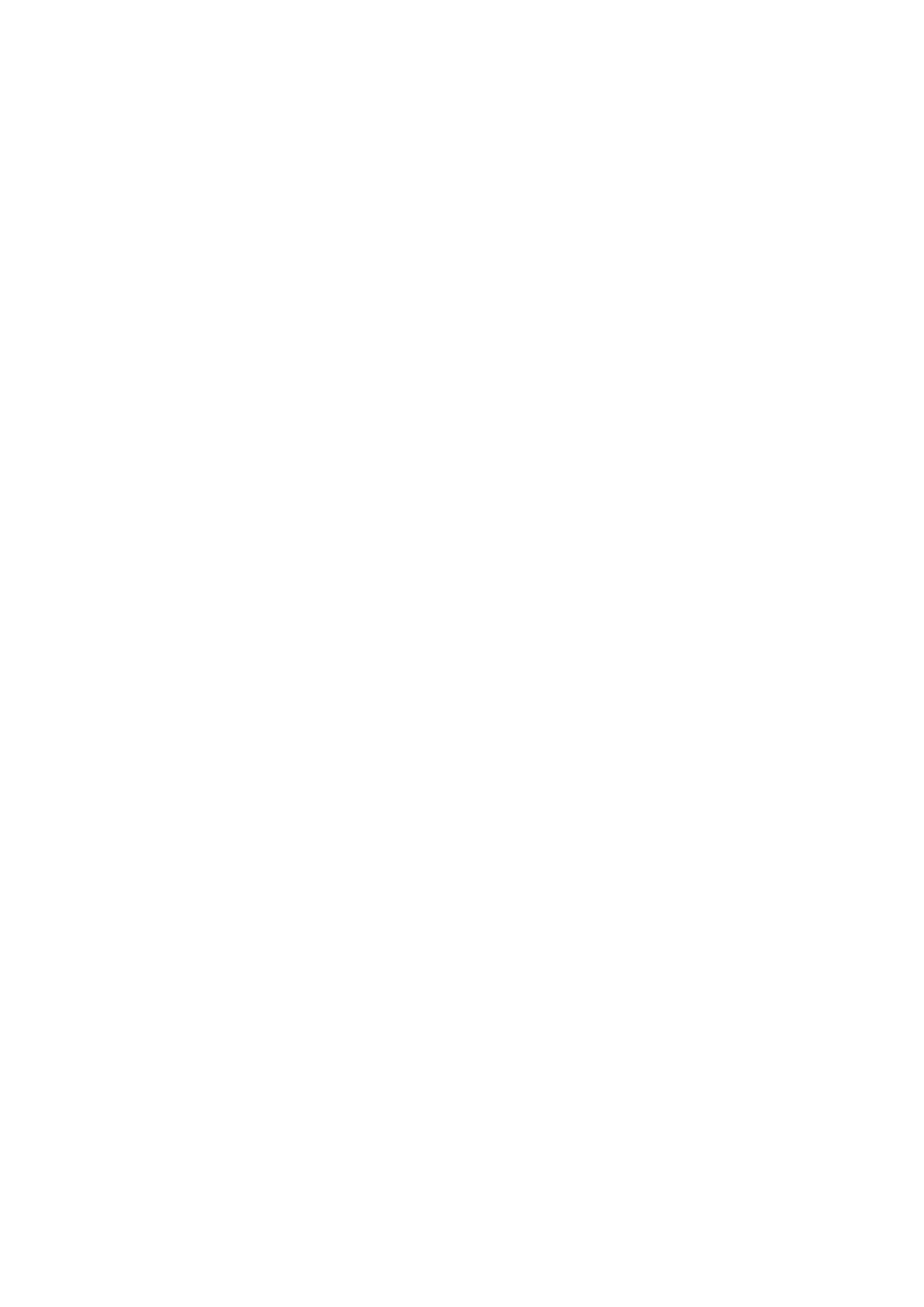I dedicate this work to my mother, father, siblings, wife and children

Awedat Musbah Awedat

**USQ, Queensland, Australia, 22-2-2014**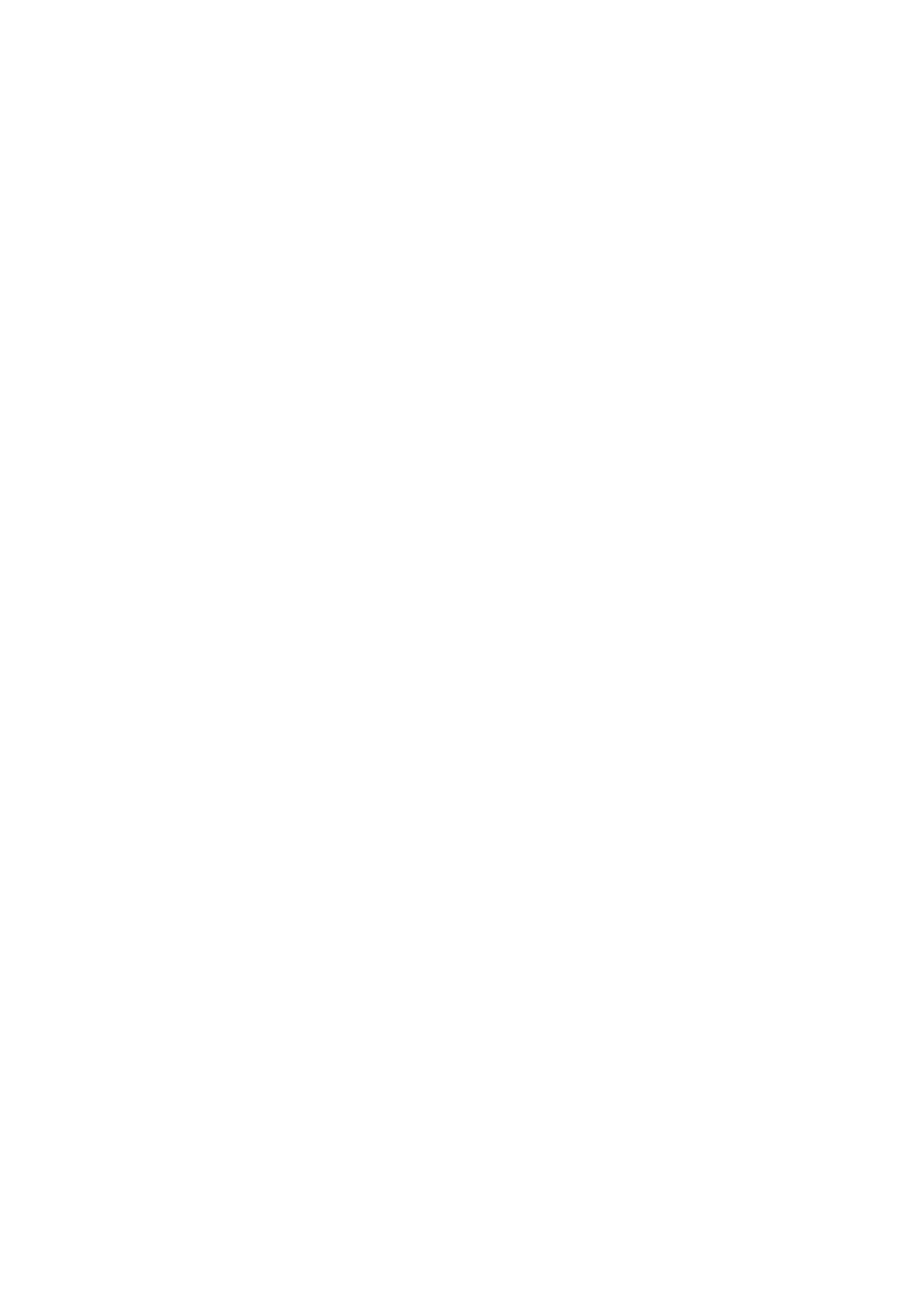# <span id="page-4-0"></span>**Abstract**

A shortage of good quality water has led to the use of low quality, high saline-sodic water that was considered unsuitable for irrigation purposes in the past. Using such water can increase the potential of soil degradation, soil pore blockage and consequently reductions in soil saturated hydraulic conductivity  $(K_s)$ . This can limit crop growth in the long term through the impacts on water and nutrient availability.

Most studies use reductions in soil  $K_s$  as an indicator of soil pore blockage when saline-sodic irrigation water is used. However, the use of saline-sodic irrigation water requires improved understanding of the of cation exchange processes, soil structural degradation and the potential for soil pore blockage. In order to address this three laboratory trials were conducted to investigate the effect of soil pore size on soil cation exchange processes, dispersed clay movement and the mechanisms of soil pore blockage in relation to changes in soil *Ks*.

An initial study was conducted on two soils packed into soil cores at two different bulk densities  $(\rho_b)$  and leached with solutions containing varying concentrations of clay sediments. Measurements of soil  $K_s$  showed that increasing soil  $\rho_b$  and the concentration of clay sediment in the applied solution significantly increased the percentage of clay sediment retained within the soil columns. This in turn significantly decreased soil  $K_s$  particularly for compacted soils. Soil pore blockage occurred near the soil surface in compacted soils while soil pore blockage occurred at depth in soil packed at low  $\rho_b$ . This confirmed that soil pore size has a significant effect on dispersed clay movement and potential soil pore blockage.

The soil pore size distribution does not provide information about the mechanism of soil pore blockage. It was hypothesised that clay sediment migration and soil pore blockage occurs in saline-sodic soils and that the soil response will vary depending on clay mineralogy and the quality of irrigation water applied. These issues were addressed in later experiments that used saline-sodic irrigation water applied to soil with different properties. A resin impregnation method was also used to gain a better understand the mechanism of soil pore blockage.

Solutions with different sodium adsorption ratios (SAR) were used to understand the relationship between ion exchange and changes in soil  $K<sub>s</sub>$  for three soils. A Red Ferrosol (RF), Grey Vertosol (GV) and Black Vertosol (BV) were packed into soil cores at two  $\rho_b$  (1 and 1.2 g cm<sup>-3</sup>). The rate of ion exchange and reductions in soil  $K_s$ during leaching processes were found to be significantly higher in soils with higher proportions of soil macropores  $(> 30 \mu m)$  compared to those dominated by micropores  $(< 0.02 \mu m)$ . Further, the correlation between the rate of ion exchange and changes in soil  $K_s$  was stronger for the RF soil compared to the BV soil. This indicated that dispersion was the main mechanism for soil  $K_s$  reductions in the RF soil while swelling contributed significantly to reductions in soil  $K_s$  for the BV soil. Even though the reductions in soil  $K_s$  were greater in lower  $\rho_b$  soils, they maintained significantly higher  $K_s$  values compared to compacted soil. The measurement of soil exchangeable cations after leaching with high SAR solutions showed a significant increase in soil ESP at the soil surface. The RF soil also reached chemical equilibrium earlier than the GV and the BV soils.

Applications of rain water to the soil cores post-leaching with saline-sodic water led to leaching of soluble cations and significant reductions in the electrical conductivity of the soil solution and soil *Ks*. These significant reductions were observed just after the first pore volume (PV) of leaching. However, the RF soil maintained higher  $K_s$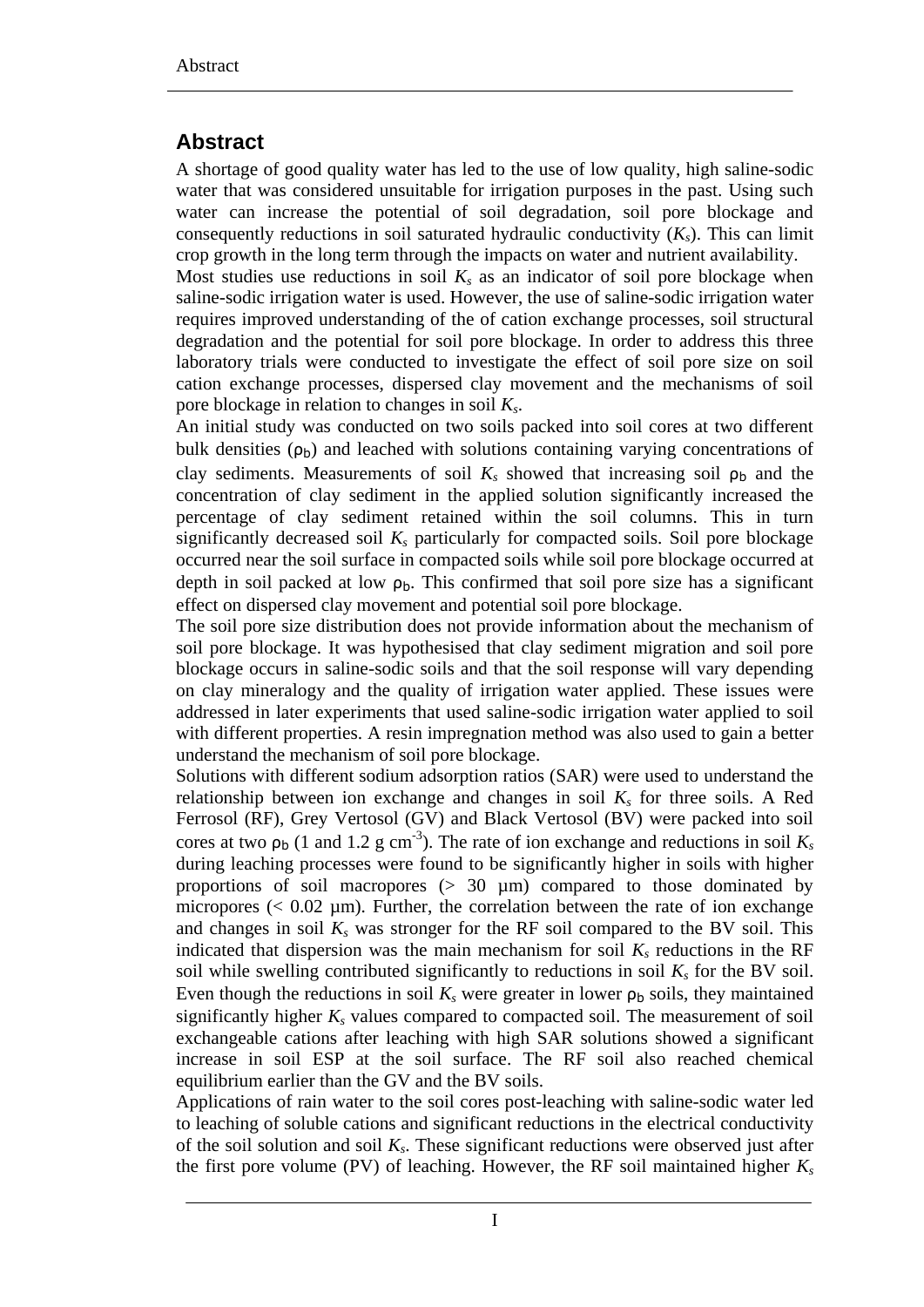values compared to the GV and BV soil. Soils with lower  $\rho_b$  maintained higher  $K_s$ values and produced higher concentrations of dispersed clay in the leachate compared to compacted soils.

Image analyses of resin impregnated RF soil taken at depth from soil cores irrigated with good quality water (GQW) and saline-sodic irrigation water showed significant soil pore blockage after the application of saline-sodic water. This confirmed that dispersed clay migrated with infiltrated water. In compacted RF soil the soil pore blockage took place near the soil surface. For the BV soil, pore blockage occurred at and near the soil surface for  $\rho_b = 1$  and 1.2 g cm<sup>-3</sup>, respectively. Soil micropores were completely blocked while incomplete blockage was observed in the soil macropores. After applying rain water to soil cores post-leaching with saline-sodic water significant pore blockage occurred at the soil surface in all treatments except for RF packed at low  $\rho_b$  where soil pore blockage was only observed in deeper soil layers.

Soil  $K_s$  was positively correlated with increasing the soil porosity and soil macroporesity while a strong negative correlation was found between  $K_s$  and soil microporosity. Small changes in soil porosity and soil macropores resulted in significant changes in  $K_s$ . This research has shown soil pore size has a significant effect on cation exchange processes, dispersed clay movement and the potential for soil pore blockage. However, this interaction differs between soils and is dependent on the dominant clay mineralogy.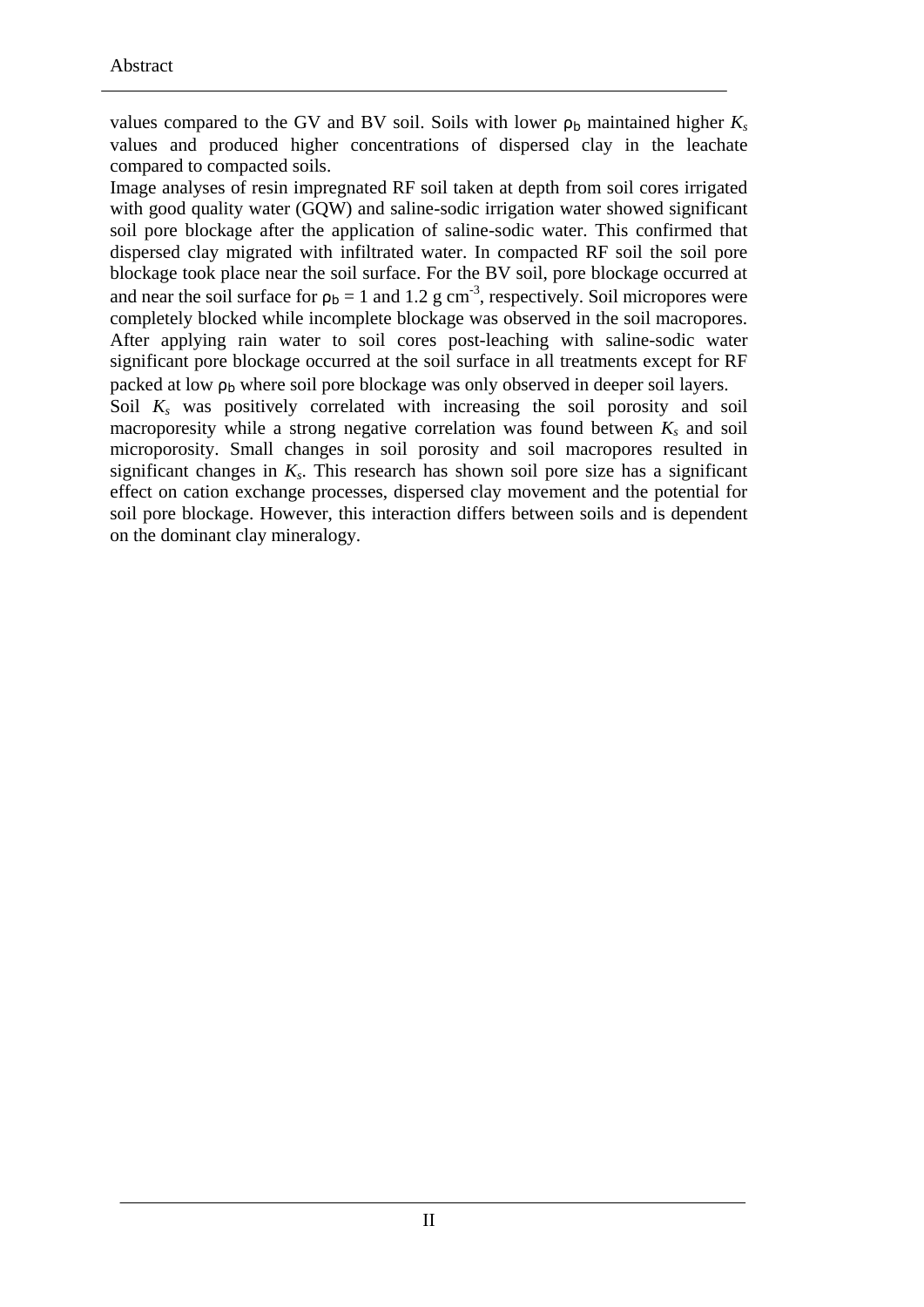#### <span id="page-6-0"></span>**Certification of Dissertation**

I certify that the ideas, designs, experimental work, software, results, analyses and conclusions presented in this dissertation are entirely my own effort, except where otherwise indicated and acknowledged.

I further certify that the work is original and has not been previously submitted for assessment in any other course or institution, except where specifically stated.

**Endorsement:** 

**Awedat Musbah Awedat, Candidate Date** 

**Professor Steven R Raine, Principal supervisor Date** 

**Dr John McLean Bennett, Co-Supervisor Date**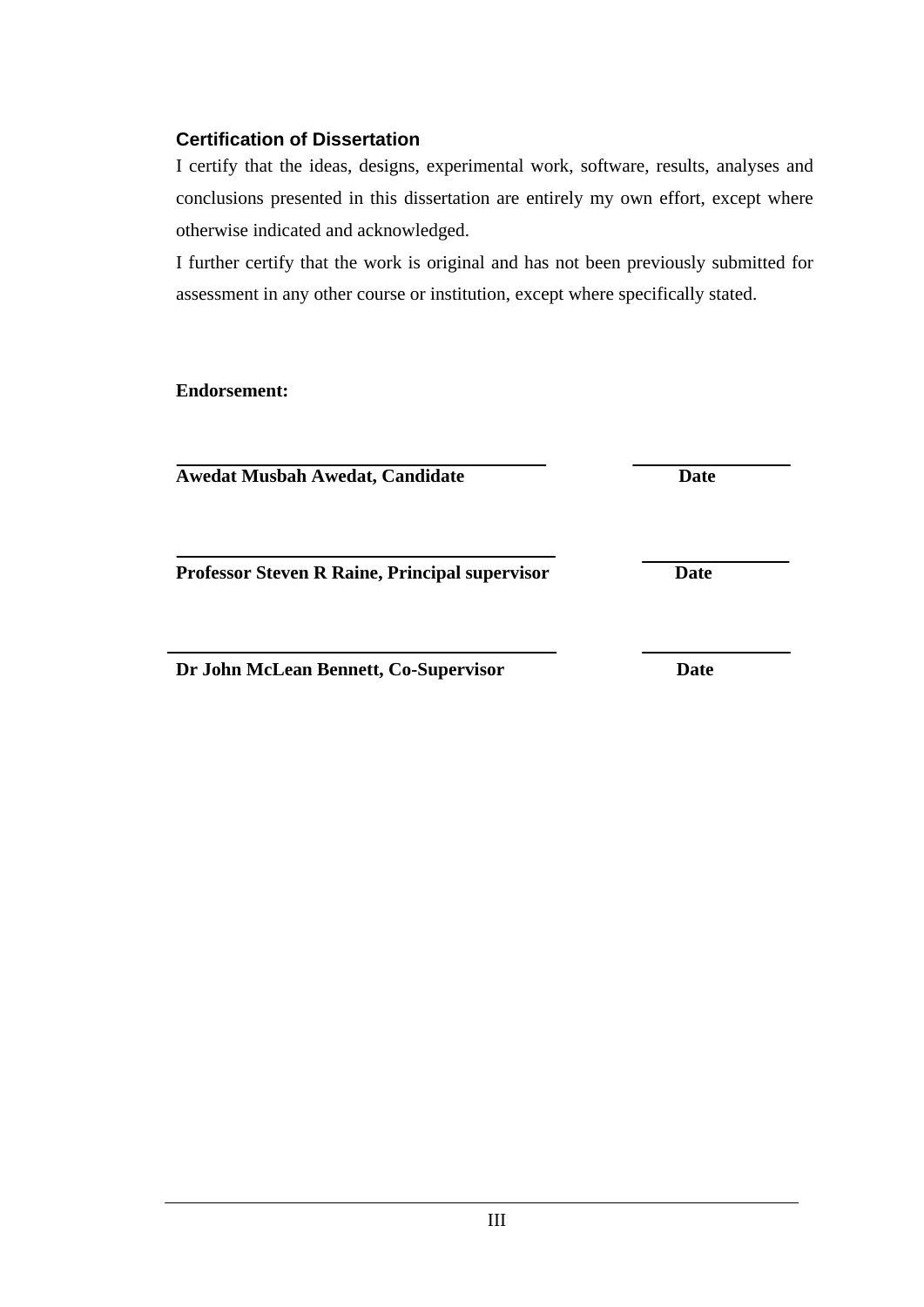# <span id="page-7-0"></span>**Acknowledgments**

First, I am very grateful to ALLAH for all his blessings and bounties, for giving me the ability to complete this work. Without him none of this work would have been possible.

I would honestly like to express my appreciations and thanks to my principal supervisor Professor Steven Raine for his guidance and suggestions, scientific and personal support. I greatly admire his capabilities of quick assessment, which greatly benefited me in writing and laboratory related issues.

I particularly acknowledge the major help provided by my co-supervisor Dr John Bennett in technical support and in improving my writing abilities. Special thanks to Dr Rabi Misra for his assistance at the beginning of this work. He was always ready to help.

I would also like to express my gratitude to the National Centre for Engineering in Agriculture (NCEA) at the University of Southern Queensland (USQ) and its staff for providing me the necessary equipment and technical support, particularly to Dr Alison McCarthy for her significant help with the image analysis software.

I also appreciate the help of Dr Tina Dalby and Dr Dio Antille for their great help in the proofreading and development of my capability in writing.

To the Libyan government and the University of Southern Queensland, I would like to express my gratitude for providing outstanding support to pursue my higher education.

Finally, I wish to express my thanks to my family and friends especially Abdurazag Almahdi, Hakeem Ksheem and Jamal Fernana for providing important moral support during my study.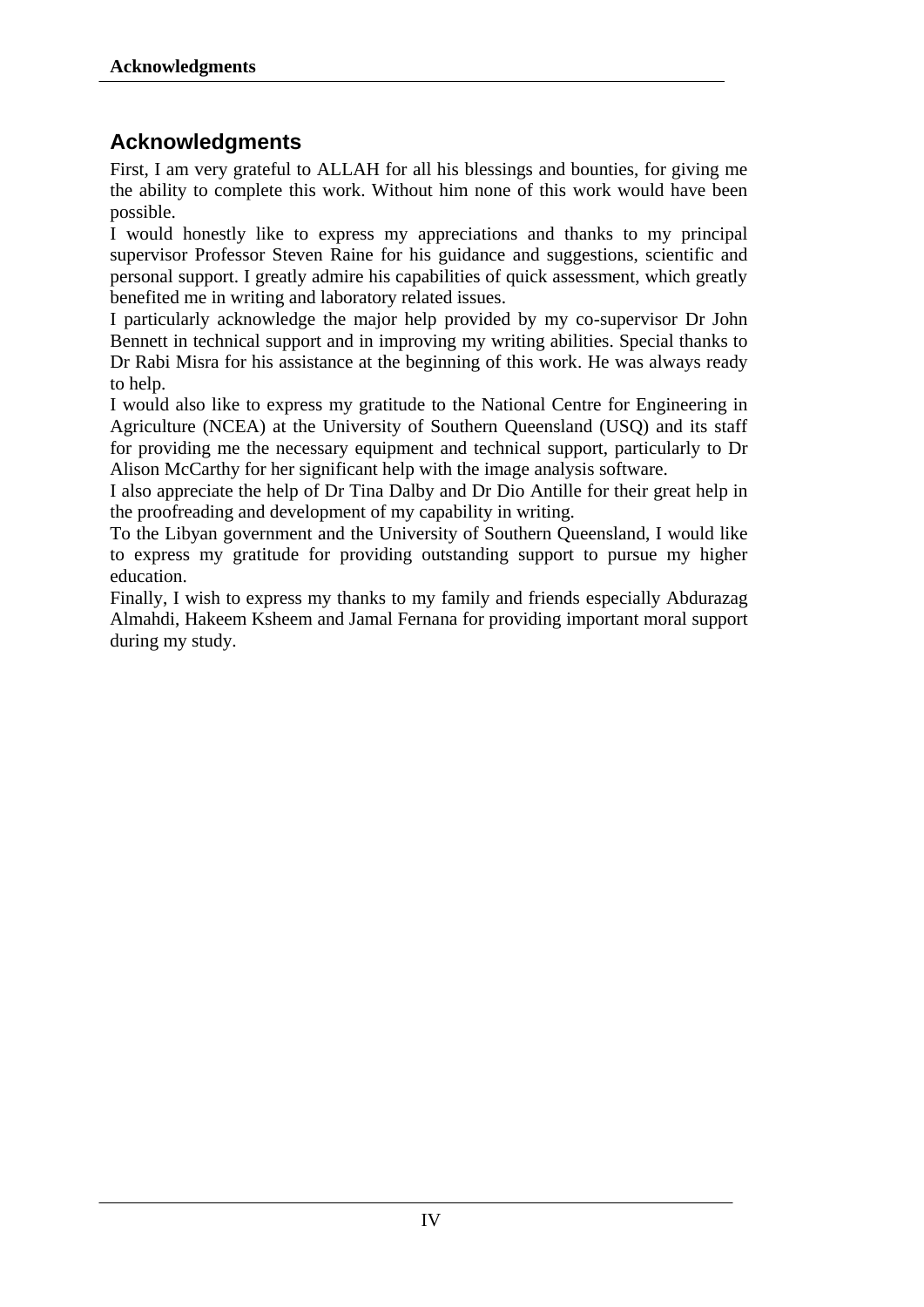### <span id="page-8-0"></span>**Table of Contents**

| 1              |     |                                                                  |  |  |  |
|----------------|-----|------------------------------------------------------------------|--|--|--|
|                | 1.1 |                                                                  |  |  |  |
|                | 1.2 |                                                                  |  |  |  |
|                |     | 1.2.1                                                            |  |  |  |
|                |     | 1.2.2                                                            |  |  |  |
|                | 1.3 |                                                                  |  |  |  |
| $\overline{2}$ |     |                                                                  |  |  |  |
|                | 2.1 |                                                                  |  |  |  |
|                | 2.2 |                                                                  |  |  |  |
|                |     | 2.2.1                                                            |  |  |  |
|                |     | 2.2.2                                                            |  |  |  |
|                | 2.3 |                                                                  |  |  |  |
|                |     | 2.3.1                                                            |  |  |  |
|                |     | 2.3.2                                                            |  |  |  |
|                |     | 2.3.3                                                            |  |  |  |
|                |     | 2.3.4                                                            |  |  |  |
|                |     | 2.3.5                                                            |  |  |  |
|                | 2.4 |                                                                  |  |  |  |
|                | 2.5 |                                                                  |  |  |  |
|                | 2.6 |                                                                  |  |  |  |
|                | 2.7 | Relationships between salinity, sodicity and saturated hydraulic |  |  |  |
|                | 2.8 |                                                                  |  |  |  |
|                | 2.9 |                                                                  |  |  |  |
| 3              |     |                                                                  |  |  |  |
|                | 3.1 |                                                                  |  |  |  |
|                | 3.2 |                                                                  |  |  |  |
|                | 3.3 |                                                                  |  |  |  |
|                |     | 3.3.1                                                            |  |  |  |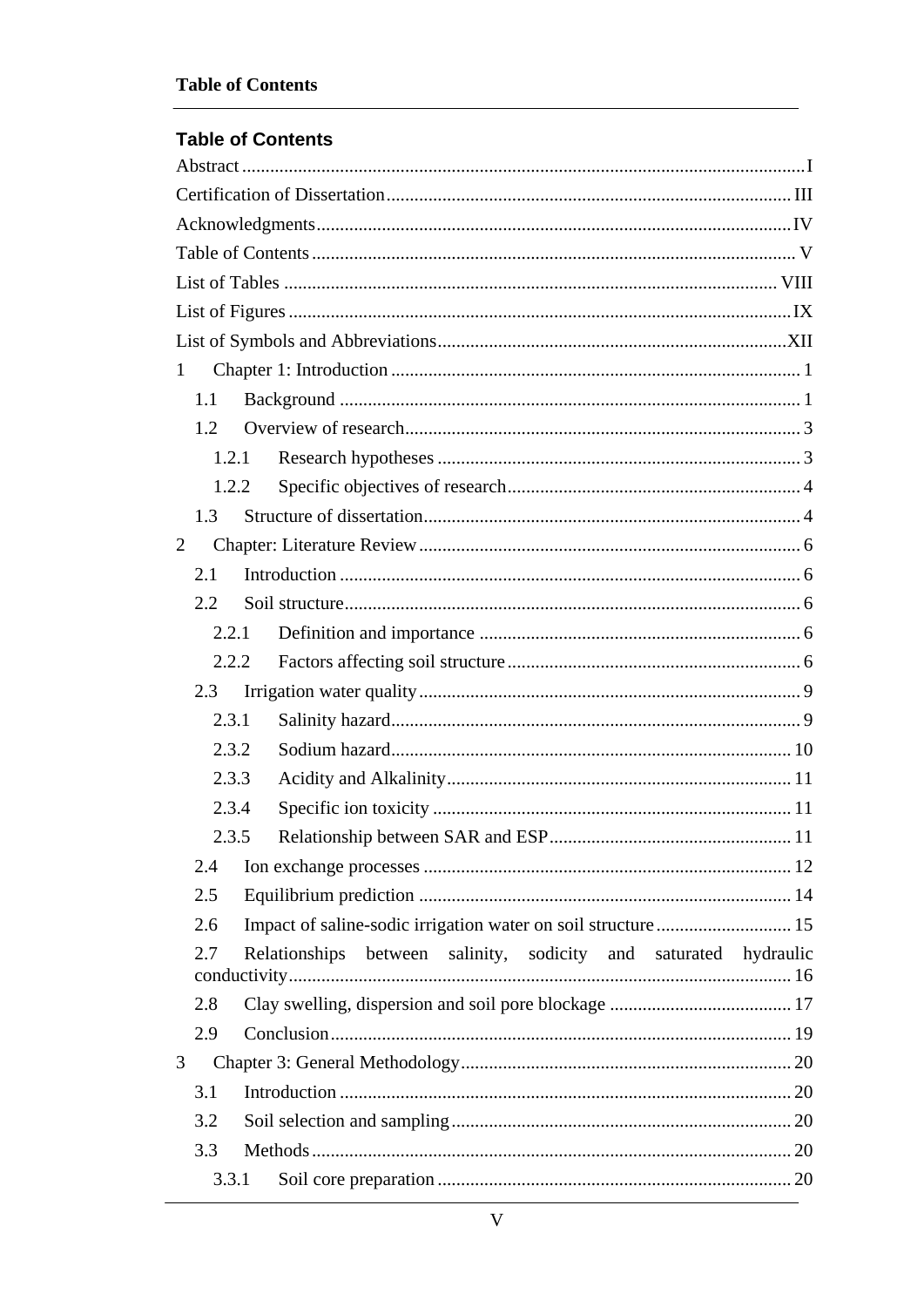### **Table of Contents**

| 3.3.2          |                                                                               |  |
|----------------|-------------------------------------------------------------------------------|--|
| 3.3.3          |                                                                               |  |
| 3.3.4          |                                                                               |  |
| 3.3.5          |                                                                               |  |
| 3.3.6          |                                                                               |  |
| 3.3.7          |                                                                               |  |
| 3.3.8          |                                                                               |  |
| $\overline{4}$ | Chapter 4: Influence of Suspended Clay Concentration in Infiltration Water on |  |
| 4.1            |                                                                               |  |
| 4.2            |                                                                               |  |
| 4.2.1          |                                                                               |  |
| 4.2.2          |                                                                               |  |
| 4.2.3          | Hydraulic conductivity and sediment load measurement 27                       |  |
| 4.2.4          |                                                                               |  |
| 4.2.5          |                                                                               |  |
| 4.2.6          |                                                                               |  |
| 4.3            |                                                                               |  |
| 4.3.1          |                                                                               |  |
| 4.3.2          |                                                                               |  |
| 4.3.3          |                                                                               |  |
| 4.3.4          |                                                                               |  |
| 4.4            |                                                                               |  |
| 4.4.1          | Effect of soil bulk density on retained sediment and saturated hydraulic      |  |
| 4.4.2          | Saturated hydraulic conductivity as a function of bulk density and            |  |
| 4.5            |                                                                               |  |
| 5              | Chapter 5: Understanding the Relationship Between the Rate of Ion Exchange    |  |
| 5.1            |                                                                               |  |
| 5.2            |                                                                               |  |
| 5.2.1          |                                                                               |  |
| 5.2.2          | Saturated hydraulic conductivity, leaching and exchange cations38             |  |
| 5.2.3          |                                                                               |  |
| 5.3            |                                                                               |  |
| 5.3.1          |                                                                               |  |
| 5.3.2          | Electrical conductivity and saturated hydraulic conductivity of soils40       |  |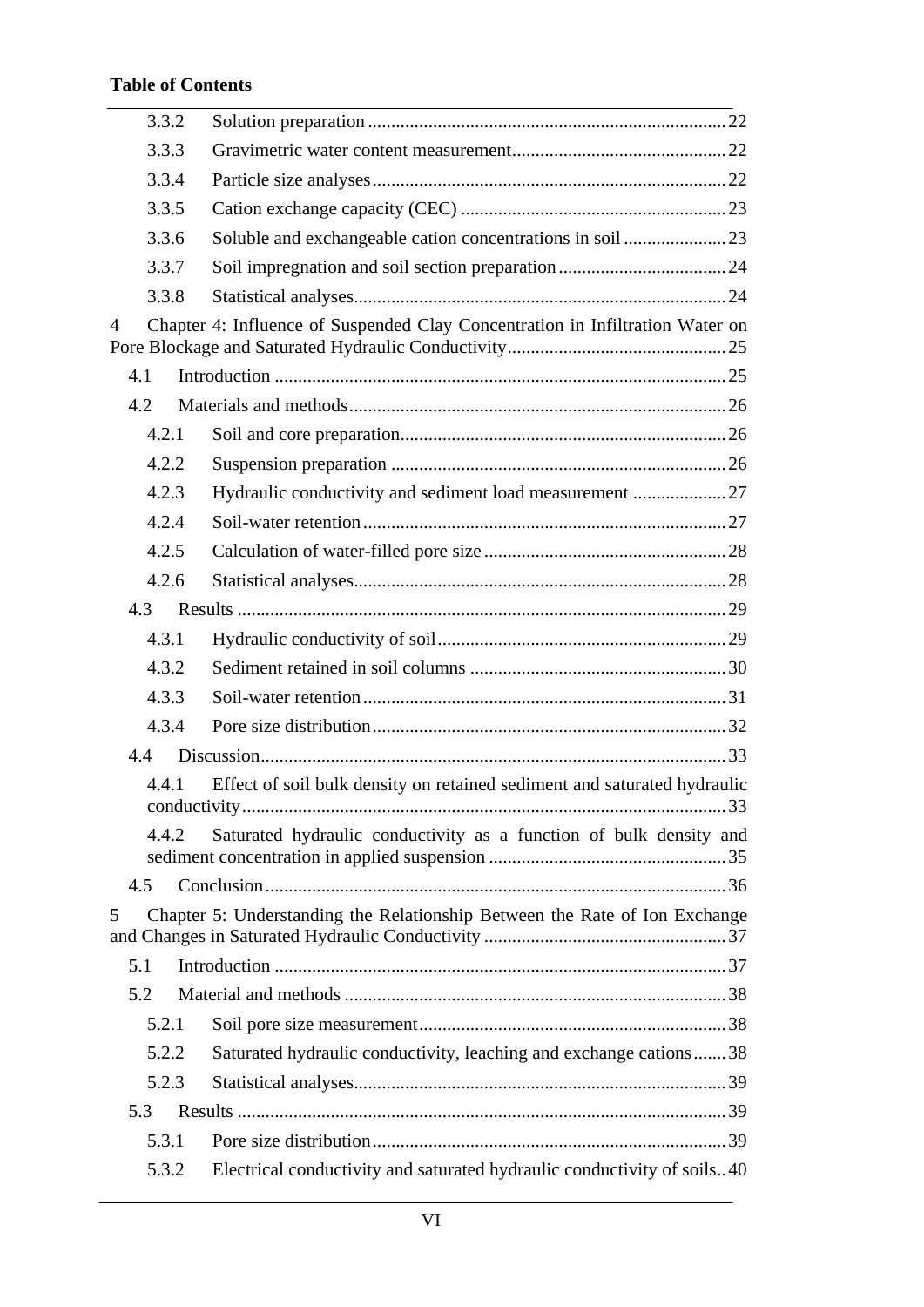### **Table of Contents**

|     | 5.3.3                |                                                                               |  |
|-----|----------------------|-------------------------------------------------------------------------------|--|
|     | 5.3.4                |                                                                               |  |
| 5.4 |                      |                                                                               |  |
|     | 5.4.1                |                                                                               |  |
|     | 5.4.2                | Effect of soil pore size distribution on soil chemical equilibrium  52        |  |
|     | 5.4.3                | EC as an indicator for chemical equilibrium and Ks steady state53             |  |
| 5.5 |                      |                                                                               |  |
| 6   |                      | Chapter 6: The Fate of Dispersed Clay and Interaction with Soil Pore Size  56 |  |
| 6.1 |                      |                                                                               |  |
| 6.2 |                      |                                                                               |  |
|     | 6.2.1                |                                                                               |  |
|     | 6.2.2                |                                                                               |  |
|     | 6.2.3<br>porosity 58 | Determination of the number of images required to characterise                |  |
| 6.3 |                      |                                                                               |  |
|     | 6.3.1                |                                                                               |  |
|     | 6.3.2                |                                                                               |  |
|     | 6.3.3                |                                                                               |  |
|     | 6.3.4                |                                                                               |  |
|     | 6.3.5                |                                                                               |  |
|     | 6.3.6                |                                                                               |  |
|     | 6.3.7                |                                                                               |  |
| 6.4 |                      |                                                                               |  |
|     | 6.4.1                | Effect of soil density and applied water quality on saturated hydraulic       |  |
|     | 6.4.2                |                                                                               |  |
| 6.5 |                      |                                                                               |  |
| 7   |                      |                                                                               |  |
| 7.1 |                      |                                                                               |  |
| 7.2 |                      |                                                                               |  |
| 7.3 |                      | Implications for soil column studies for Ks as affected by water quality  87  |  |
| 7.4 |                      |                                                                               |  |
| 7.5 |                      |                                                                               |  |
|     |                      |                                                                               |  |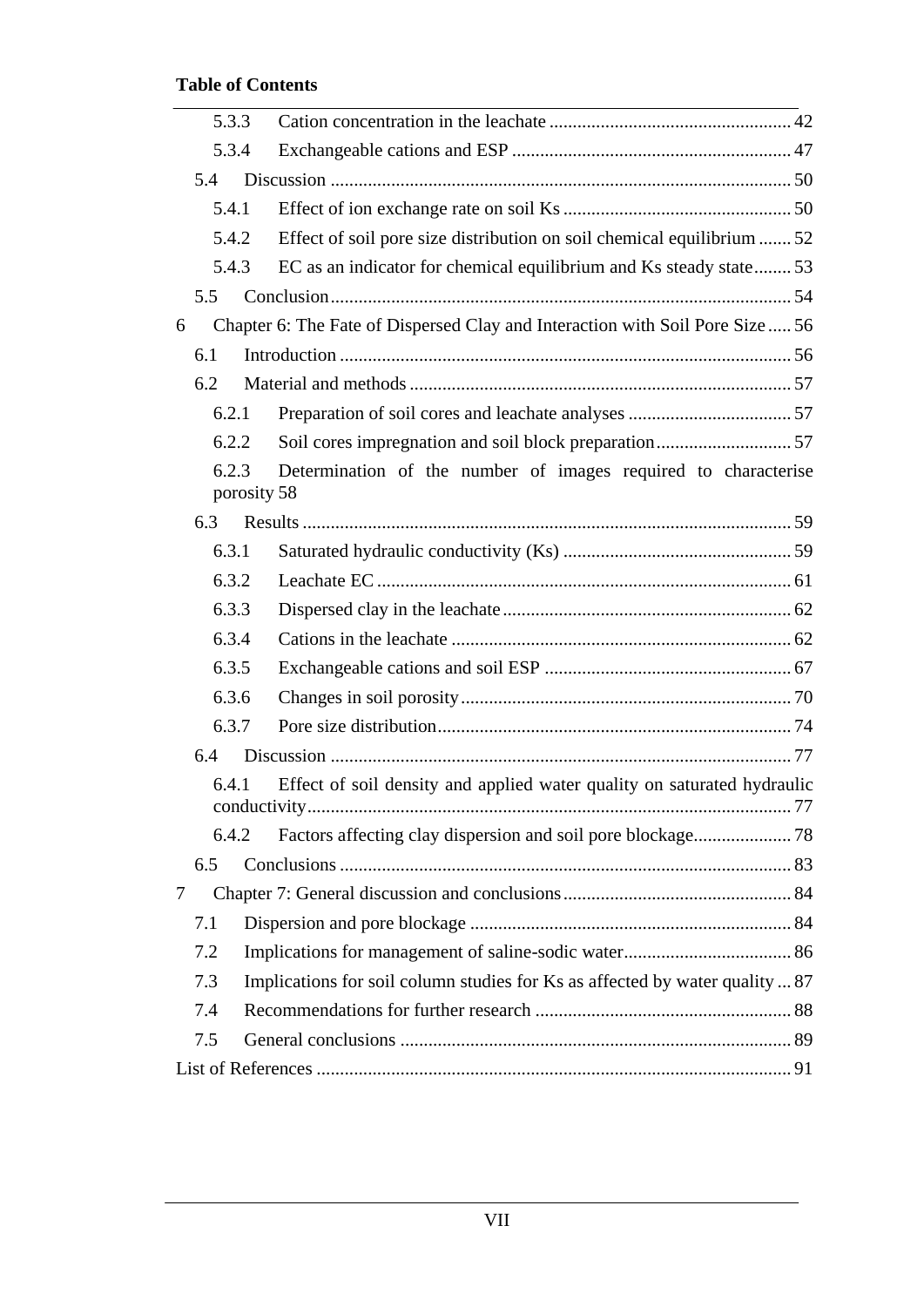<span id="page-11-0"></span>List of Tables

| Table 3-2 Mass of salt dissolved in 20 L of distilled water to create the water quality |
|-----------------------------------------------------------------------------------------|
| 22                                                                                      |
|                                                                                         |
| Table 5-1 Pore size distributions of RF, GV and BV soil (std deviation in brackets)40   |
| Table 5-2 Changes in exchangeable cations in the three soils packed at (1 and 1.2 g)    |
| cm-3) saturated for 24 h and treated with 10 PVs of (GQW, SAR 10 and SAR                |
|                                                                                         |
| Table 5-3 ESP of the RF, GV and BV soils treated with GQW, SAR 10 or SAR 50             |
|                                                                                         |
| Table 6-1 Exchangeable cations in the three soils packed at 1 and 1.2 g cm-3 treated    |
| with GQW, SAR 10 or SAR 50 after subsequently applying 4 PV of RW 69                    |
|                                                                                         |
| Table 6-2 ESP of the RF, GV and BV soils treated with GQW, SAR 10 or SAR 50 at          |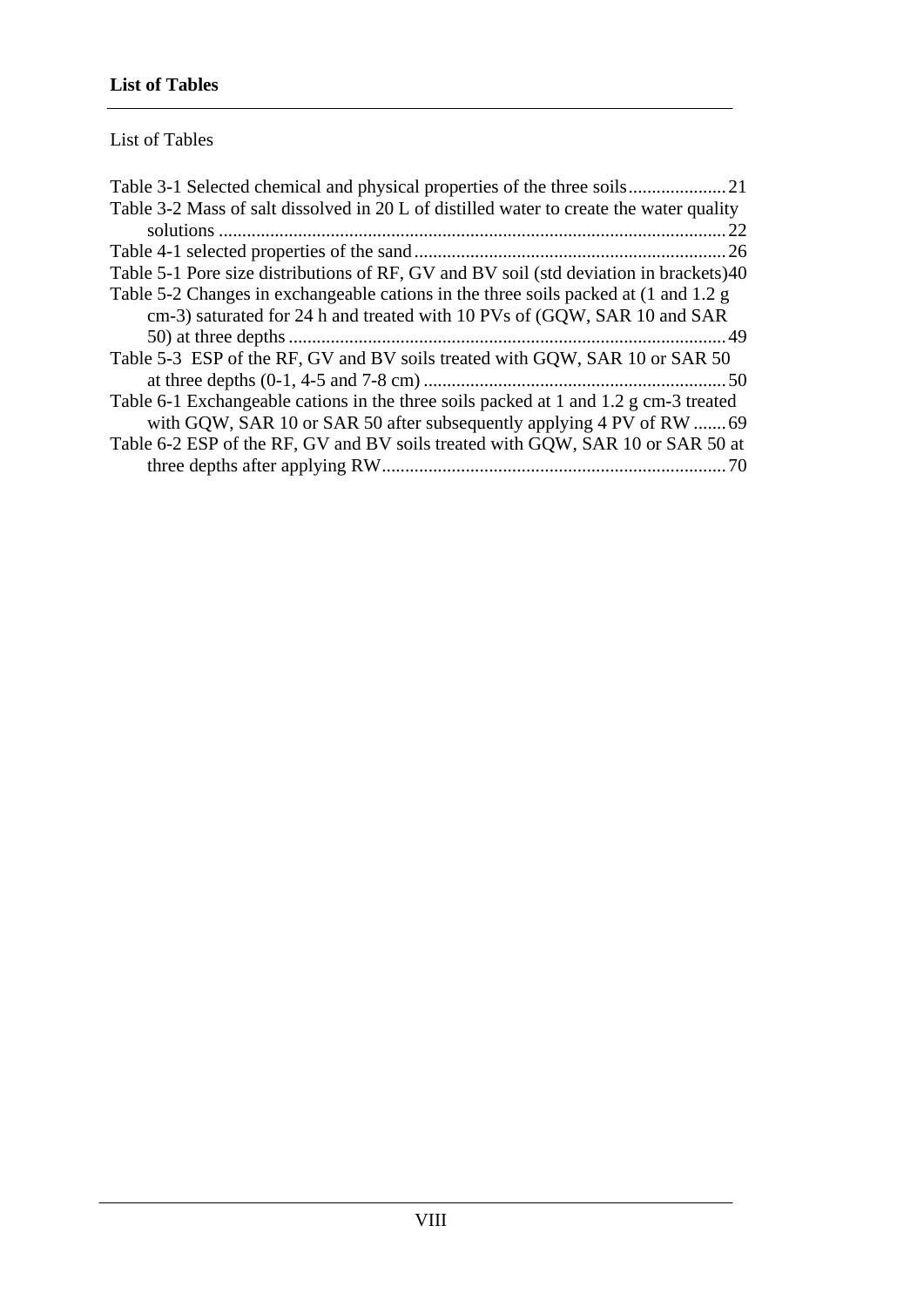<span id="page-12-0"></span>

| List of Figures                                                                                                                                                                                          |
|----------------------------------------------------------------------------------------------------------------------------------------------------------------------------------------------------------|
| Figure 1-1 Distribution of Na+ and Ca2+ ions adsorbed on a clay surface (Hanson et                                                                                                                       |
|                                                                                                                                                                                                          |
|                                                                                                                                                                                                          |
| Figure 2-1 Structural components of trimorphic silicate clays (Brady, 1990) 8<br>Figure 2-2 Effect of sodium and calcium ions on diffuse double layer and clay                                           |
| Figure 2-3 Relationships between SAR-ESP from Qadir and Schubert (2002)  12                                                                                                                              |
| Figure 2-4 Transport processes in solid-liquid soil reactions (Aharoni and Sparks                                                                                                                        |
| Figure 2-5 Measured and predicted EC breakthrough curves (Shackelford et al. 1999)                                                                                                                       |
| Figure 2-6 A simple 3-plane model to describe the arrangement of clay crystals in                                                                                                                        |
|                                                                                                                                                                                                          |
| Figure 2-7 combinations of salt concentration and SAR at which a 25% reduction in                                                                                                                        |
| Figure 2-8 Comparison of the TEC (20% reduction in soil Ks) curves for six soils                                                                                                                         |
| where soil 1, 2 and 6 are Vertosol and 3, 4 and 5 are Chromosols (Bennett and                                                                                                                            |
|                                                                                                                                                                                                          |
| Figure 3-1 Google image of University of Southern Queensland farm showing where                                                                                                                          |
| Figure 4-1 Schematic diagram of the soil column showing the position of soil                                                                                                                             |
|                                                                                                                                                                                                          |
| Figure 4-2 Effect of sediment concentration and volume applied on Ks for a sand                                                                                                                          |
| packed at 1.5 g cm-3 and the RF soil packed at the different bulk densities (1,                                                                                                                          |
| 1.1, 1.15 and 1.2 g cm-3). Bars placed on the graph are LSD ( $\alpha$ = 0.05) between                                                                                                                   |
| treatments, Bars plotted on curves are LSD between drainage volumes29                                                                                                                                    |
| Figure 4-3 Effect of sediment concentration and applied water on sediment retention                                                                                                                      |
| in sand ( $pb = 1.5$ g cm-3) and Red Ferrosol ( $pb = 1, 1.1, 1.15$ and 1.2 g cm-3).                                                                                                                     |
| Bars placed on the graph are LSD ( $\alpha$ = 0.05) between treatments and bars                                                                                                                          |
|                                                                                                                                                                                                          |
| Figure 4-4 The effect of sediment concentration, packing density and depth within<br>soil column on soil-water retention functions for RF soil. Bars plotted on curve                                    |
|                                                                                                                                                                                                          |
| Figure 4-5 Fraction of pores drained of surface and subsurface samples for RF soil                                                                                                                       |
| packed at 1 or 1.2 g cm-3 and treated with QGW, 5 or 20 g L-1 clay suspension.                                                                                                                           |
|                                                                                                                                                                                                          |
| Figure 4-6 Changes in Ks as a function of sediment concentration of applied solution<br>$(GQW, 5 \text{ and } 20 \text{ g } L-1)$ and soil bulk densities $(1, 1.1 \text{ and } 1.2 \text{ g } cm-3)$ 35 |
| Figure 5-1 Microscope images of horizontal cross-sectioned for RF, GV and BV                                                                                                                             |
| Figure 5-2 Changes in EC with drainage volume for three soils (RF, GV and BV)                                                                                                                            |
| packed at two bulk densities (1 and 1.2 g cm-3) and treated with different water                                                                                                                         |
| qualities (GQW, SAR 10 and SAR 50). Bars placed on the graph are LSD ( $\alpha$ =                                                                                                                        |
| 0.05) between treatments. Bars placed on the graph are LSD ( $\alpha$ = 0.05) between                                                                                                                    |
| treatments. Bars plotted on curve are LSD within treatments.  41                                                                                                                                         |
| Figure 5-3 Changes in Ks with drainage volume for three soils (RF, GV and BV)                                                                                                                            |
| packed at two bulk densities (1 and 1.2 g cm-3) and treated with different water                                                                                                                         |
| qualities (GQW, SAR 10 and SAR 50). Bars placed on the graph are LSD ( $\alpha$ =                                                                                                                        |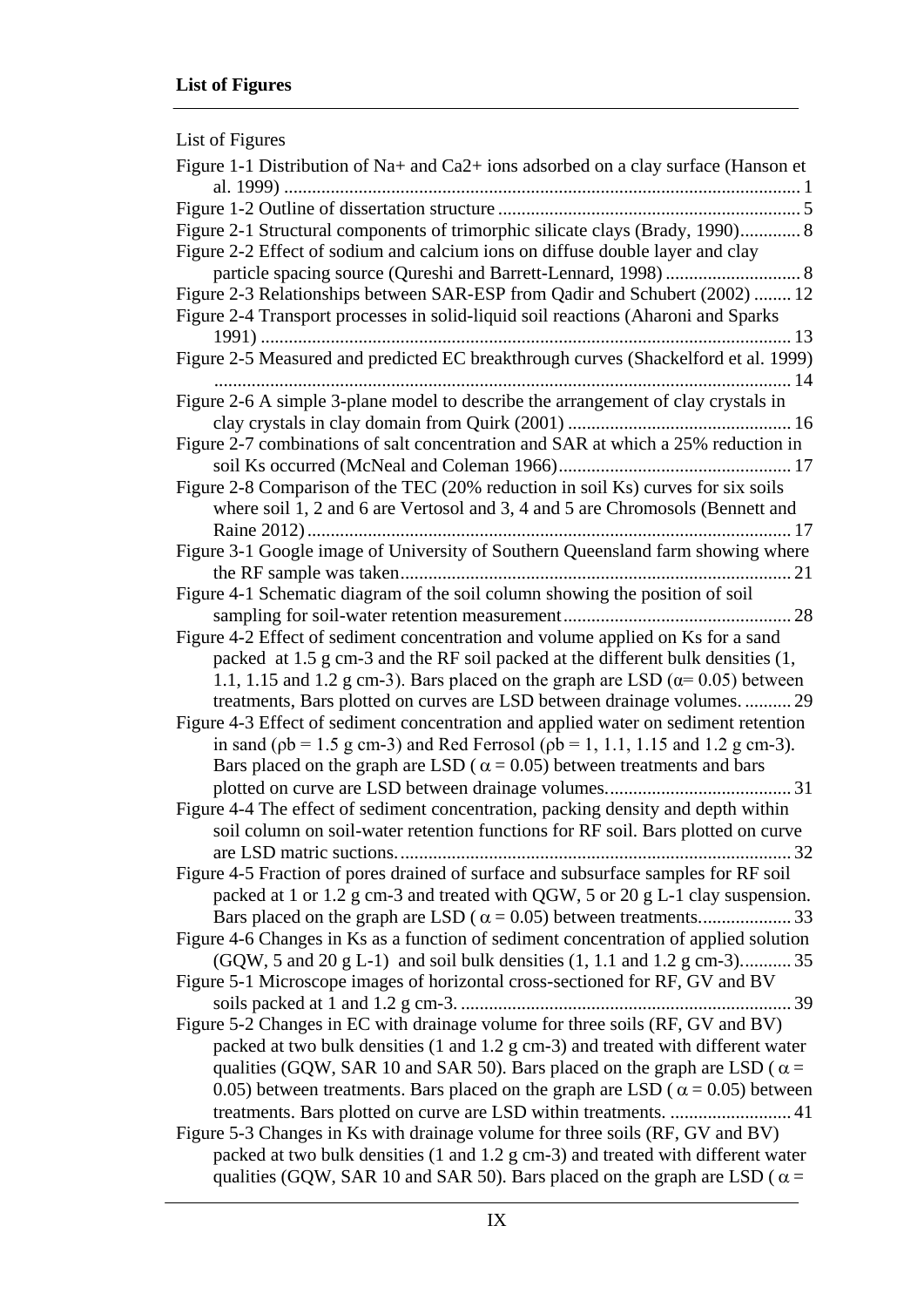| 0.05) between treatments. Bars placed on the graph are LSD ( $\alpha$ =0.05) between            |
|-------------------------------------------------------------------------------------------------|
|                                                                                                 |
| Figure 5-4 Changes in Na+ concentration with drainage volume for the three soils                |
| (RF, GV and BV) packed at two bulk densities (1 and 1.2 g cm-3) and treated                     |
| with different water qualities (GQW, SAR 10 and SAR 50). Bars placed on the                     |
| graph are LSD ( $\alpha$ = 0.05) between treatments. Bars plotted on curve are LSD              |
| . 43                                                                                            |
| Figure 5-5 Changes in Ca2+ concentration with drainage volume for the three soils               |
| (RF, GV and BV) packed at two bulk densities (1 and 1.2 g cm-3) and treated                     |
| with different water qualities (GQW, SAR 10 and SAR 50). Bars placed on the                     |
| graph are LSD ( $\alpha$ = 0.05) between treatments. Bars plotted on curve are LSD              |
|                                                                                                 |
| Figure 5-6 Changes in $Mg2+$ concentration with drainage volume for the three soils             |
| (RF, GV and BV) packed at two bulk densities (1 and 1.2 g cm-3) and treated                     |
| with different water qualities (GQW, SAR 10 and SAR 50). Bars placed on the                     |
| graph are LSD ( $\alpha$ = 0.05) between treatments. Bars plotted on curve are LSD              |
| .45                                                                                             |
| Figure 5-7 Changes in K+ concentration for the three soils (RF, GV and BV) packed               |
| at two bulk densities $(1 \text{ and } 1.2 \text{ g cm-3})$ and treated with different water    |
| qualities (GQW, SAR 10 and SAR 50). Bars placed on the graph are LSD ( $\alpha$ =               |
| 0.05) between treatments. Bars plotted on curve are LSD within treatments46                     |
| Figure 5-8 Cumulative extraction of Mg2+ and K+ with drainage from three soils                  |
| (RF, GV and BV) packed at two bulk densities (1 and 1.2 g cm-3) and treated                     |
| .48                                                                                             |
| Figure 5-9 Soil Ks (Right axis) along with Na, Mg and K concentration (Left axis) of            |
| the leachate from soil columns packed at two densities showing stages of ion                    |
|                                                                                                 |
| Figure 5-10 Relation between soil Ks and cumulative ion concentrations in the                   |
| leachate of RF and BV soils packed at pb (1 or 1.2 g cm-3) and treated with                     |
| 51                                                                                              |
| Figure 5-11 Changes in Ks (left axis) and with EC (Right axis) during leaching of               |
| two soils (RF and BV) at different bulk density (1 and 1.2 g cm-3) and treated                  |
| Figure 6-1 Example image of soil surface showing soil pores (left image for RF and              |
| right image for BV) where green area represents soil pores and grey and black                   |
|                                                                                                 |
| Figure 6-2 Example analysis screen using TBitmap software for a surface image of                |
|                                                                                                 |
| Figure 6-3 Standard deviation between selected samples of soil images for RF and                |
| BV soils treated with GQW and SAR 50 treatments at depths of 0 and 4 cm59                       |
| Figure 6-4 Ks of three clay soils (RF, GV and BV soils) packed at two bulk densities            |
| $(1 \text{ and } 1.2 \text{ g cm-3})$ and treated with RW after irrigation with different water |
| qualities (GQW, SAR 10 and SAR 50). Bars on the graph are LSD ( $\alpha$ = 0.05)                |
| between treatments and bars plotted on curve are LSD within treatments60                        |
| Figure 6-5 Leachate EC (dS m-1) for three clay soils (RF, GV and BV) packed at                  |
| two densities $(1 \text{ and } 1.2 \text{ g cm-3})$ and treated with different water qualities  |
| (GQW, SAR 10 and SAR 50) after applying RW. Bars placed on the graph are                        |
|                                                                                                 |
| Figure 6-6 Cumulative dispersed clay concentrations in the leachate $(g L-1)$ for three         |
| clay soils (RF, GV and BV soils) packed at two densities (1 and 1.2 g cm-3) and                 |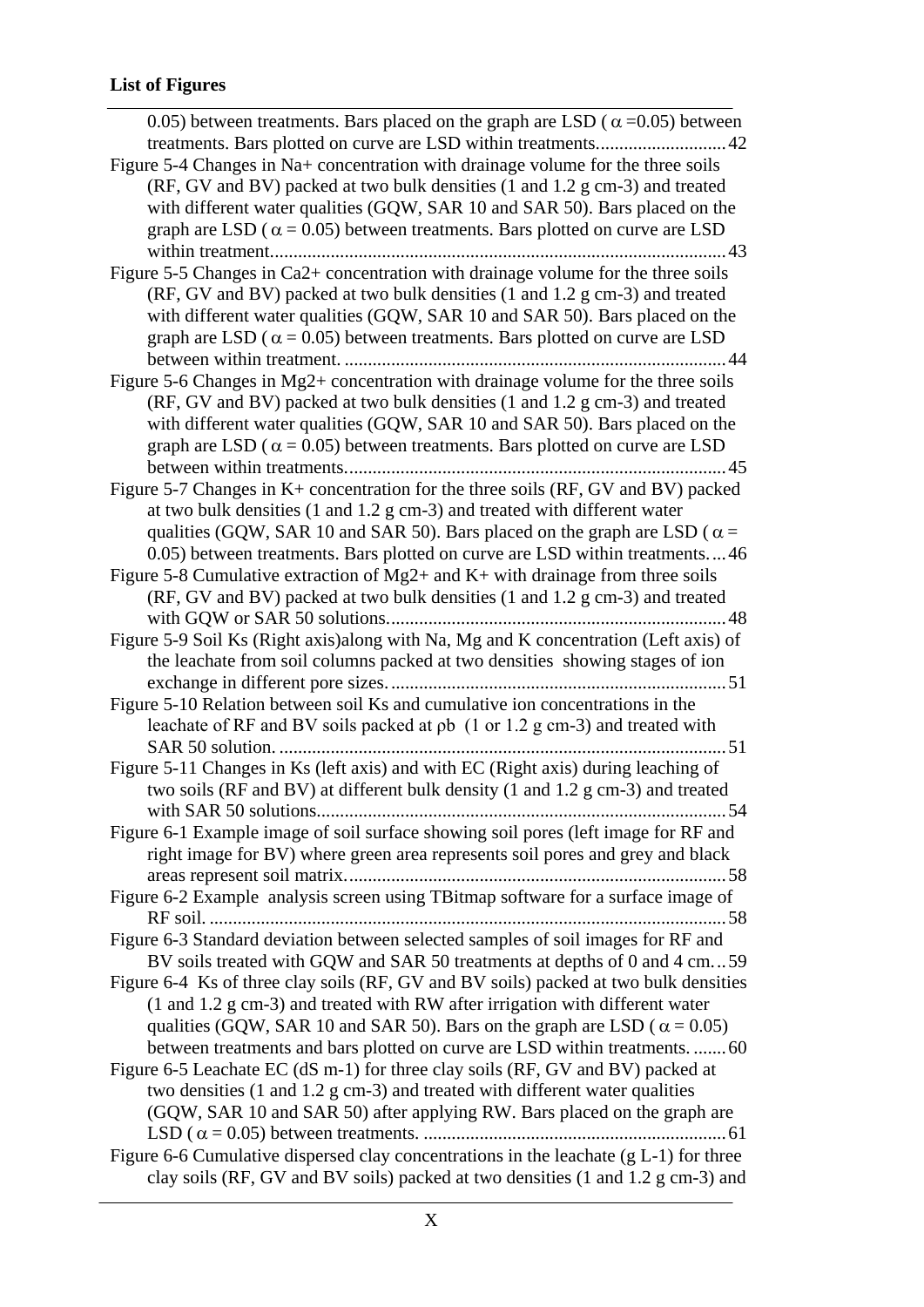| treated with different water qualities (GQW, SAR 10, SAR 50) with pore                                       |
|--------------------------------------------------------------------------------------------------------------|
| volume after applying RW. Bars placed on the graph are LSD ( $\alpha$ = 0.05)                                |
| between treatments and bars plotted on curve are LSD within treatments 63                                    |
| Figure 6-7 Na concentration in the leachate $(g L-1)$ from three clay soils (RF, GV                          |
| and BV) packed at two densities (1 and 1.2 g cm-3) and treatment with different                              |
| water qualities (GQW, SAR 10, SAR 50) after applying RW. Bars on the graph                                   |
|                                                                                                              |
| Figure 6-8 Ca concentration in the leachate $(g L^{-1})$ from three clay soils (RF, GV and                   |
| BV soils) packed at two densities (1 and 1.2 $\rm g \, cm^{-3}$ ) and treatment with different               |
| water qualities (GQW, SAR 10, SAR 50) after applying RW. Bars on the graph                                   |
|                                                                                                              |
| Figure 6-9 $\text{Mg}^{+2}$ concentration in the leachate (g L <sup>-1</sup> ) from three clay soils (RF, GV |
| and BV) packed at two densities (1 and 1.2 $\text{g cm}^{-3}$ ) and treatment with different                 |
| water qualities (GQW, SAR 10, SAR 50) after applying RW. Bars on the graph                                   |
|                                                                                                              |
| Figure 6-10 K concentration in the leachate (g L-1) from three soils (RF, GV and                             |
| BV) packed at two densities (1 and 1.2 g cm-3) and treatment with different                                  |
| water qualities (GQW, SAR 10 and SAR 50) after applying RW. Bars on the                                      |
|                                                                                                              |
| Figure 6-11 Selected images of surface soil blocks of RF soil packed at (1 g cm-3)                           |
| treated with GQW, SAR 10 and SAR 50 at different depths (0, 4 and 8 cm). 71                                  |
| Figure 6-12 Effect of soil compaction on soil macropores between soil aggregates                             |
| where green and yellow portions represent filled soil pores and red/brown                                    |
| 79                                                                                                           |
| Figure 6-13 Soil pore blockage within RF soil (1 g cm-3) (A) after applying GQW                              |
| and (B) treated with SAR 50 water where green colours represent soil pores and                               |
|                                                                                                              |
| Figure 6-14 Incomplete blockage of soil macropores for RF soil packed at 1 g cm-3                            |
| and treated with SAR 50 water at soil surface and at 6 cm depth where green                                  |
| represents soil pores and red/brown colours represents soil particles 81                                     |
| Figure 6-15 Incomplete blockage of soil macropores for RF soil packed at 1.2 g cm-3                          |
| and treated with SAR 50 water at soil surface and at 2 cm depth where green                                  |
| represents soil pores and red/brown colours represents soil particles 81                                     |
| Figure 6-16 Effect of swelling on soil pore-network of BV soil packed at 1 g cm-3,                           |
| (a) before treatment and (b) after treatment with GQW solution where green                                   |
| represents soil pores and black colours represents soil particles.  82                                       |
| Figure 6-17 Example image of soil surface showing the effect of RW on RF and BV                              |
| soil packed at 1.2 g cm-3, after treatment with GQW and saline-sodic solutions.                              |
|                                                                                                              |
|                                                                                                              |